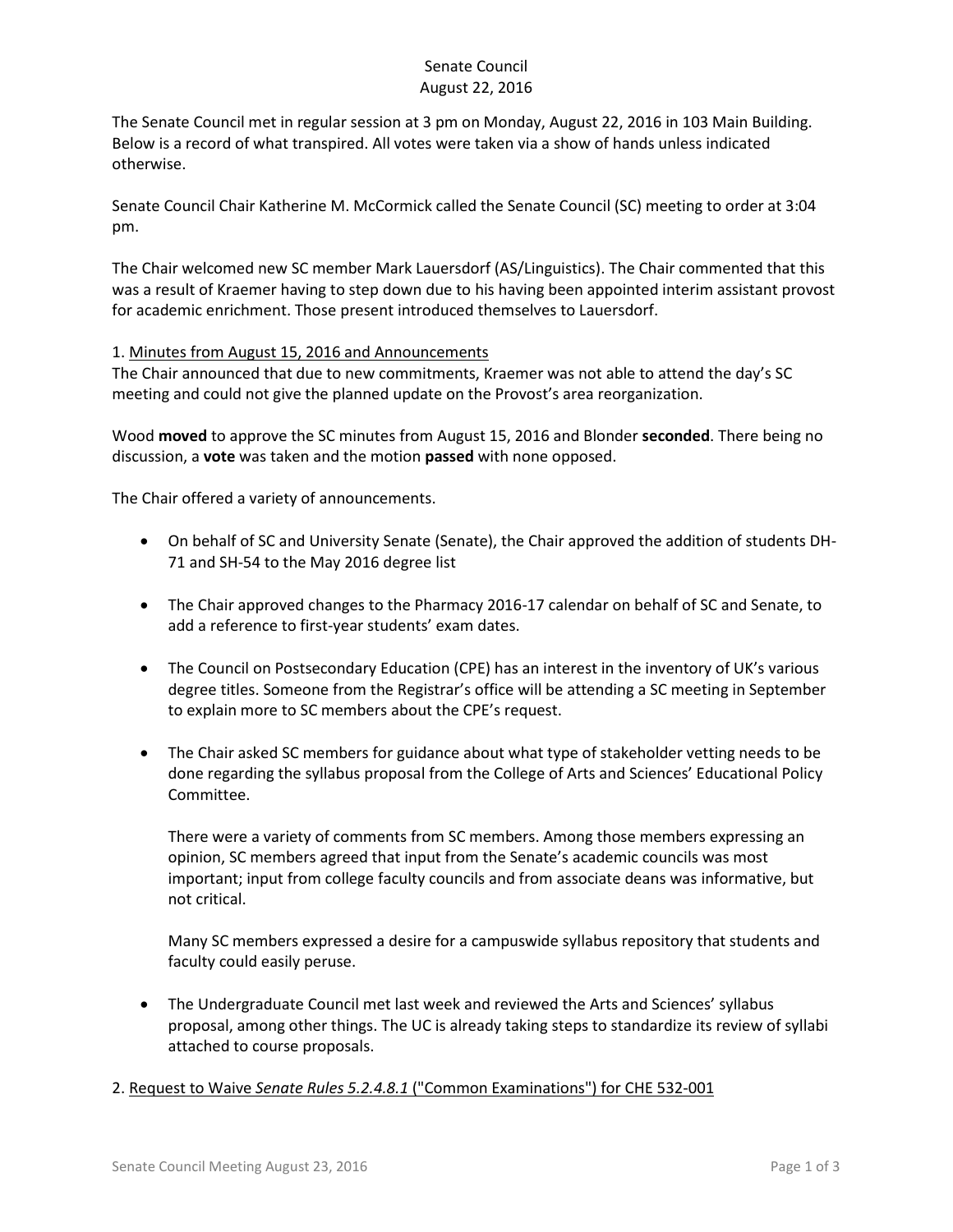# Senate Council August 22, 2016

Grossman explained his request. Wood **moved** to approve Grossman's request to waive *Senate Rules 5.2.4.8.1* ("Common Examinations") for CHE 532-001 for fall 2016 and Brown **seconded**. A **vote** was taken and the motion **passed** with none opposed.

### 3. Teacher-Course Evaluation (TCE) Implementation: Two Questions

The Chair explained that there were two issues that Provost Tim Tracy asked for additional guidance on:

 Penalty for not submitting TCE – Senate voted not to delay release of grades. Does this mean there is no penalty for not submitting a TCE, or does it mean Senate rejected a delay of grade release but another penalty is possible?

Wood noted that the *Senate Rules* prohibited the awarding a grade based on anything other than course performance, so there could be no academic penalty. Grossman commented that the Senate's discussion focused on penalties, but the Provost could offer an incentive without Senate weighing in on the matter again. A couple SC members mentioned that instructors could provide in-class time for students to fill out TCEs, but that instructors themselves were prohibited from offering any other inducement for students to submit TCEs.

 TCE window – the Senate vote rejected amendments that would have changed the TCE window. Does this mean that the window for TCE is unchanged from previous years or does it mean Senate rejected the proposed changes but that other windows are possible?

SC members opined that the assumption among senators was that if they did not change the window during the TCE discussion, the TCE window remained the same as in the past.

The Chair said she would pass the information on to the Provost, noting that she had concurred with the Provost's suggestion that Senate partner with the Office of Faculty Advancement and with the Center for the Enhancement of Learning and Teaching on how to implement the TCE changes.

The Chair explained again that Kraemer could not attend and would therefore be unable to give a presentation on the Provost's area reorganizations.

### 4. Update on Provost's Area Reorganization – Phil Kraemer

SC members discussed a variety of issues in the remaining time.

SC suggested the Chair touch base with the Office for Faculty Advancement regarding an amorphous statement requiring faculty to hold at least four hours of office hours weekly. SC would like to know in advance the other issues that Associate Provost for Faculty Advancement G. T. Lineberry plans to share with deans and associate deans.

SC members remained deeply concerned about how *Administrative Regulations 6:2* ("Policy and Procedures for Addressing and Resolving Allegations of Sexual Assault, Stalking, Dating Violence, and Domestic Violence") was not vetted in accordance with UK's own regulation review policy (*Administrative Regulations 1:6*, "Formulation and Issuance of University Governing Regulations and Administrative Regulations"). Not only were the University Senate and Senate Council not consulted, neither were the Staff Senate nor the Student Government Association. While *AR 1:6* gives senior